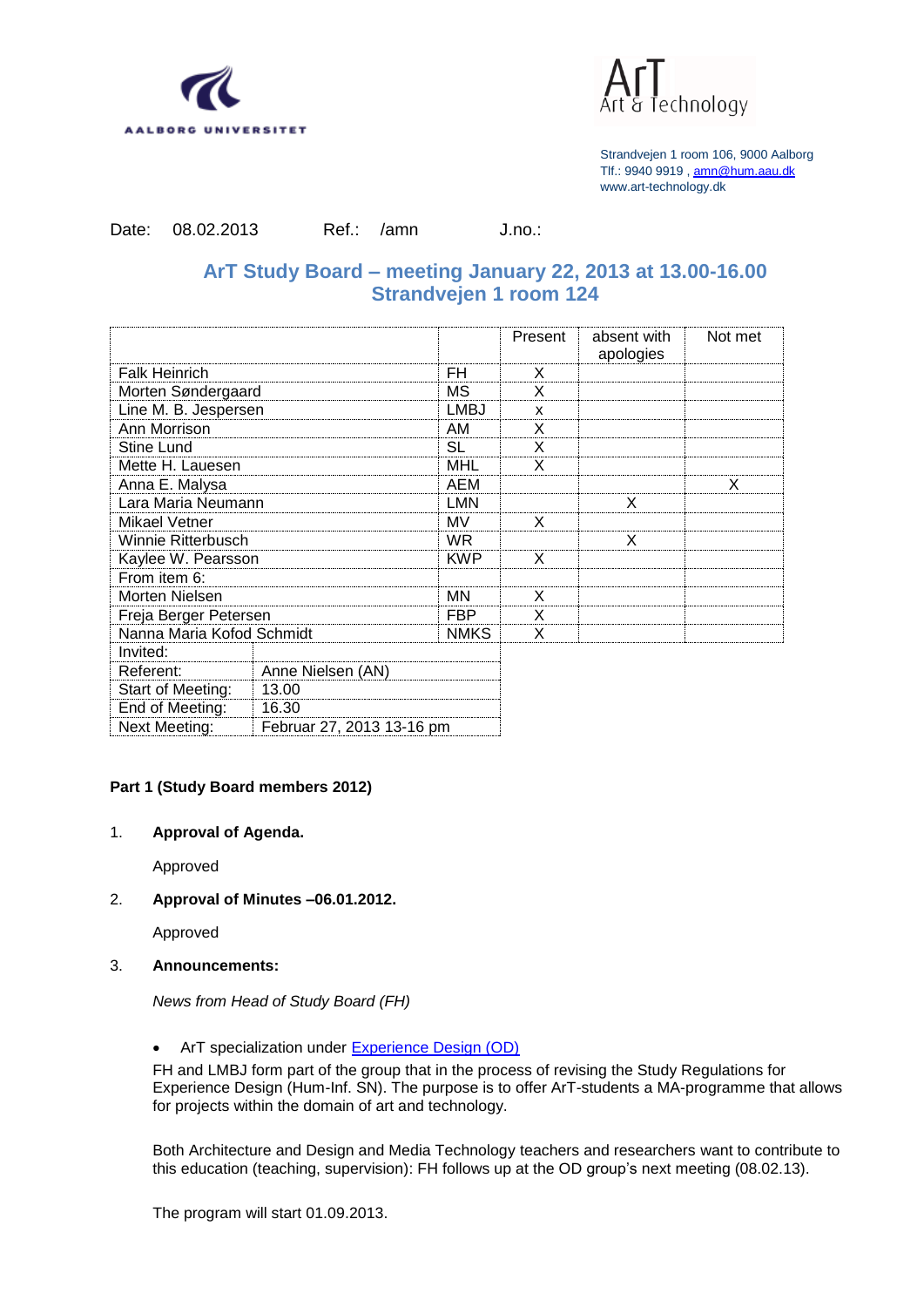



MS will contact Media Technology at CPH for the possibility for ArT-students a MA-degree in Media Technology.

ArT annual report 2012 (attached).

All Study Boards have to check and analyze the drop-out rate, which is fairly high. It was discussed what to do.

- conversations with all students right after  $1<sup>st</sup>$  semester
- improve the recruiting material  $-$  PR, Study Guide (both printed and website)
- hire student teachers as tutors
- in the long run: entrance examinations (has to be approved by the rector and the ministry)

#### *Relate News (AM)*

Further discussions about hiring guest professors for the next 3 years.

#### *News from CAT-School (MV)*

MV is getting a new position as Head of the Department Communication and Psychology. FH has been asked and nominated as Head of CAT-School.

MV reported from meeting about the new harbor front building. It will be ready for moving in August 2014 as promised.

*News from Students Representative (SL)*

None.

*News from Study Counselors (SL/KWP)*

SL is making a list over where to go after BA-ArT. Will be ready for the Joint Semester Start 01.02.2013.

"Åbent Hus" will be March 3 2013 – this year – only at "HUM".

*News from Copenhagen (MS)*

None.

#### 4. **Spring semester:**

Study Guides ArT2-6 (decision)

The Study Guides was reviewed and comment.

ArT2 – LMBJ gave an update: semester projects in collaboration with Roskilde Festival:

- The main project will be moved from Karolinelund to Roskilde Festival.
- Will be with Thilo Frank (TF) and Signe Pedersen (SP).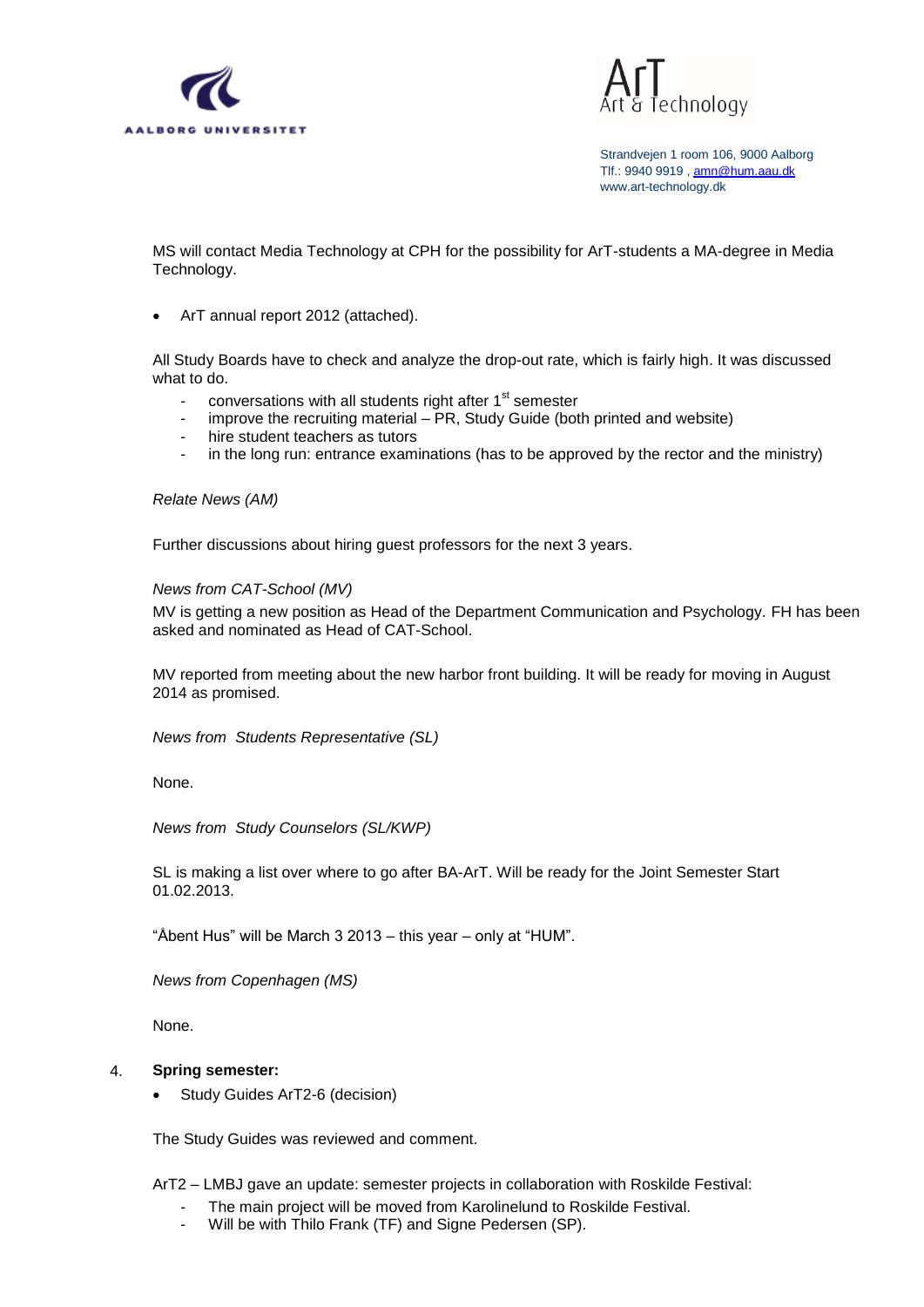



- Budget of 150.000 kr donated by Roskilde Festival.
- $LMBJ$  will be the coordinator and it must be simple, operational and enduring.
- One day with PIN-UP and feed-back from TF and SP.
- If needed students from  $6<sup>th</sup>$  semester might be helping at the exhibition.

ArT4 – AM gave an update and explanation of choices:

- The Study Guide has been planned so the modules fit together.
- International Collaboration
	- $\circ$  Thierry Colonel has made an arrangement with the Maldivian Pavillion at Art Biennale, Venice. ArT4 will participate in the work of arranging the exhibition.
	- o Hand-in a reflective report of the stay in Venice.
	- $\circ$  Possibly, students who remain in Aalborg will be able to participate on-line. But they need a supervisor here. MS will find out who it will be.
- Supervisors at ArT4 will be Lance Putnam (LP), Esben S. Poulsen (ESP) and MS. (re: This has been decided:  $LP - 4$  groups and  $ESP$  2 groups).
- AIC2. 3 of 4 of FH lectures will be given to other teachers.

ArT6 – FH will contact the coordinators with all comments from the ArT Study Board:

- The Study Guide is received late, so it's hard to comment on it.
- Missing part descriptions, FH contacts SS and CF to clarify this.
- SS and ML commented on the project report. If there is to be made 4-5 pages written explanation of any related courses, it will take all the space in the report. The project has 4 small courses and that will fill much.
- The description of the examination must be in accordance with HUM-FAK examination rules.
- It is important that the Study Guide is ready in good time so that students know what is expected.

Generally, the Study Board has to discuss the distribution of the so-called humanistic and technological teachers and supervisors and their agendas on each semester. There has to be a well-defined balance that evidently is different at each semester, depending on theme and learning goals.

## dates and common arrangements

01.02.2013 – Joint Semester Start – Guest Lecturer Else Marie Bukdahl

11.04.2013 – Guest Lecturer Anette Østerby and Lotte Pedersen

- 12.04.2013 Inaugural lecture by honorary prof. Else Marie Bukdahl
- 24.04.2013 Guest Lecturer Ann Finnegan
- 21.05-22.05.2013 Exhibition days for ArT2, ArT4 and ArT6

27.06.2013 – ArT party and BA-Graduation

moodle

Nothing at the moment.

## 5. **ArT website/logo** (decision)

LMBJ - Are still working on the web-page. There will be a meeting next week with the ITdepartment.

Need to find a substitute for Jakob B. Sabra. Further information next meeting.

## **Part 2 (app. 3 pm) – the new ArT Study Board**